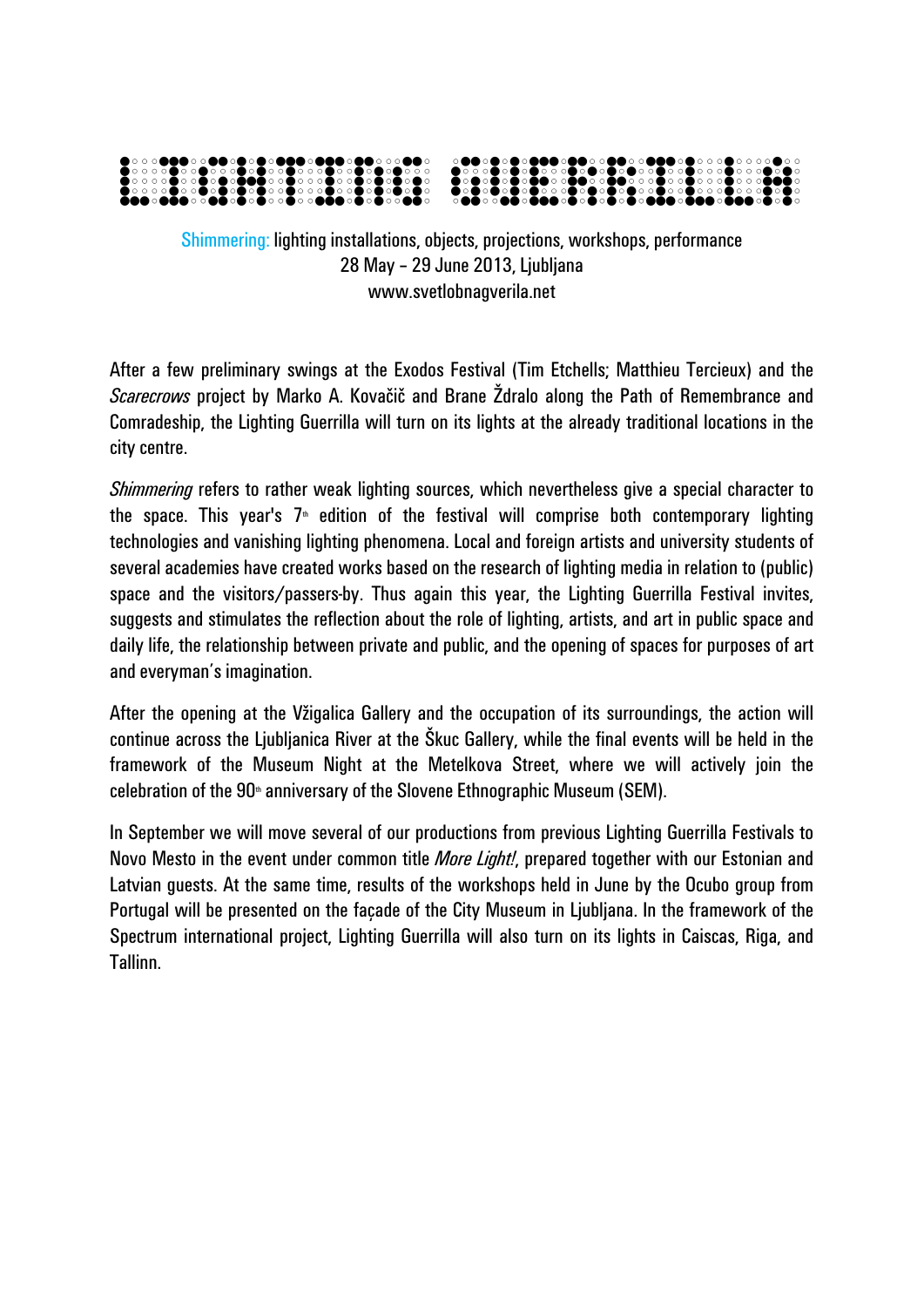LIGHTING GUERRILLA: Shimmering // www.svetlobnagverila.net Lighting installations, objects, projections, workshops, performance 28 May – 29 June 2013, Ljubljana

#### **OPENING OF THE FESTIVAL**

#### **Tuesday, 28 May 2013 at 9.30 pm**

Vžigalica Gallery Kurt Laurenz Theinert: *Gespinst*, Bertrand Gadenne: *Fragments of the World*, Hamo Čavrk: *Carta Incognita*, Dan Adlešič, Tilen Sepič and Matic Potočnik: *Form from Form* 

Križanke Church Artificiel: *6281* 

Francoske Revolucije Square Mirko Malle: *Colour Conducting* Academy of Design: *Fireflies*

Festival Ljubljana Garden Faculty of Architecture: *Just Look Around The Corner* 

Glej Theatre Borut Bučinel: *Soulshine Guerrilla*

Ribji Square Academy of Fine Arts and Design: *Monitored*

IRIU-Resljeva Road, Entry Lodge-Metelkova Street Bertrand Gadenne: *Fragments of the World* 

**11 June 2013**  Škuc Gallery Meta Grgurevič and Urša Vidic: *Galanterie Mécanique*

**15 June 2013**  SEM-Garden and Courtyard Andrej Štular: *Family* AVA (Academy of Visual Arts): *Passages* 

**22 and 23 June 2013, 10AM-1PM, 2.30-5.30PM**  Cultural Centre Tobačna 001 Ocubo: *Sea of Light* workshop, free of charge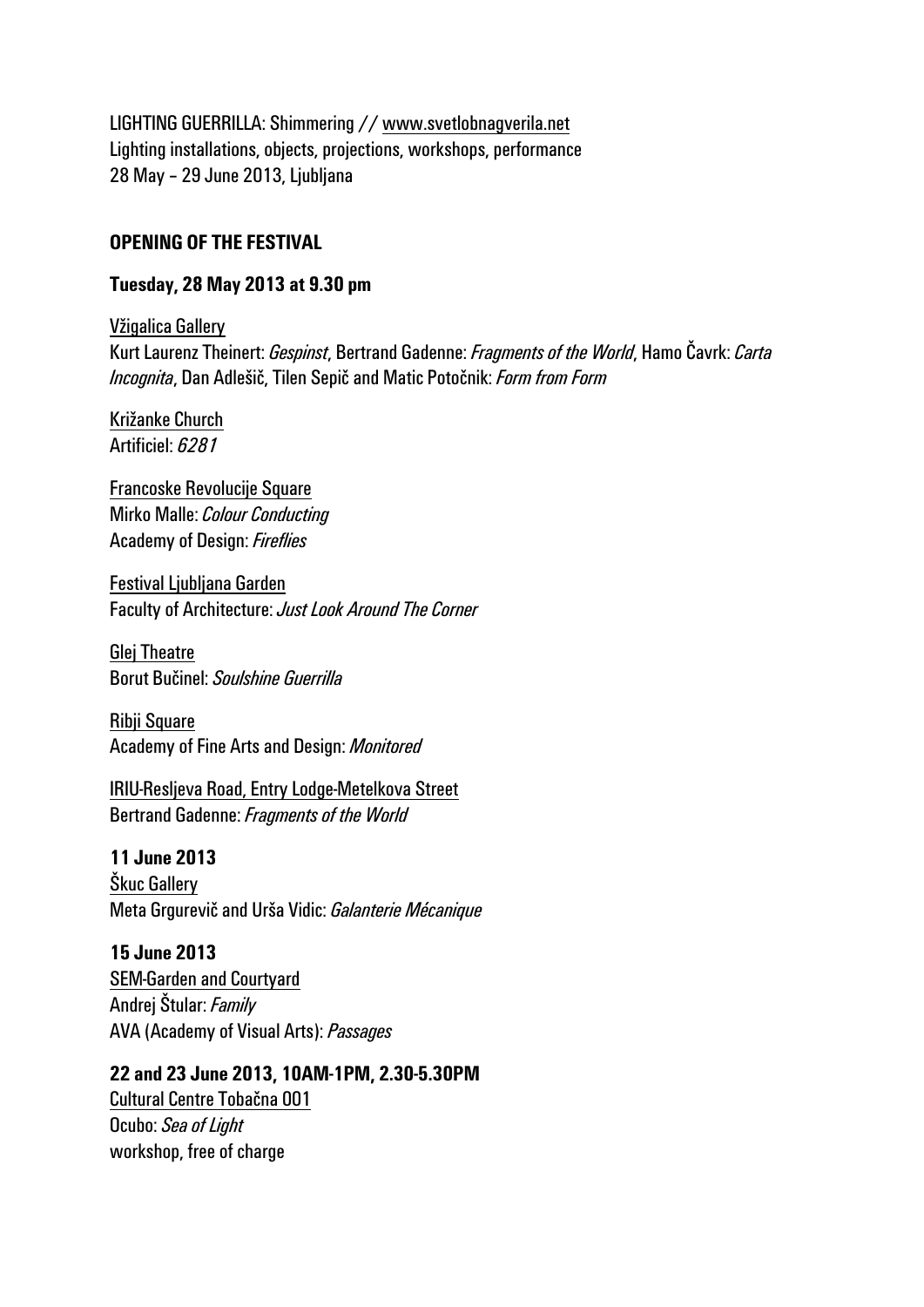# PRE-OPENING EVENT

#### MARKO A. KOVAČIČ & BRANE ŽDRALO: *Scarecrows*

Wednesday, 8 May at 9 pm, Path of Remembrance and Comradeship – Koseški Pond

*Scarecrow* is an art object connoting a traditional ethnographic item – a field scarecrow. The artists locate it in a new context and refer to it as a contemporary urban-rural object taking formal inspirations from Futurism, Constructivism, Suprematism, and Modernism. The object shows its aesthetics, but on the top of that it also has a functional value: it scares away… The incidentallyrotating part of the object (co-)depends on its natural environment; it is propelled by natural elements. With its unpredictable sounds and lighting effects, this contemporary sculpture also addresses the passers-by.

The five objects placed on meadows and fields along the Path of Remembrance and Comradeship widen the artistic space, reveal the city as a cohesive whole and point to its heroic history.

The work of Marko Kovačič is characterised by the interdisciplinary and multi-media approach. He frequently implies industrial iconography and socialist symbols; his works refer to historic avantgardes, as well as to utopism. In more recent sculpture-ambient creations he employs the principle of recycling, which remains one of the main features of his projects realised in the framework of the Lighting Guerrilla festival. Brane Ždralo is an electro engineer. In the framework of art he has been exploring possibilities for recycling computer elements and leftovers from printing processes, combined with different electronic circuits and lighting sources. Together with Kovačič he created the *Sparks of Prometheus* and *Fatamorgana* projects for the Lighting Guerrilla festivals in 2010 and 2011.

Locations: Koseški Pond, Karlovško Suburb, Stožice, Na Brdo Road-Grba, Vič Guided Tours: 18 May and 2 June at 9.30 pm; 16 and 30 June at 9 am, Path of Remembrance and Comradeship. Start at Koseški Pond – with bicycles!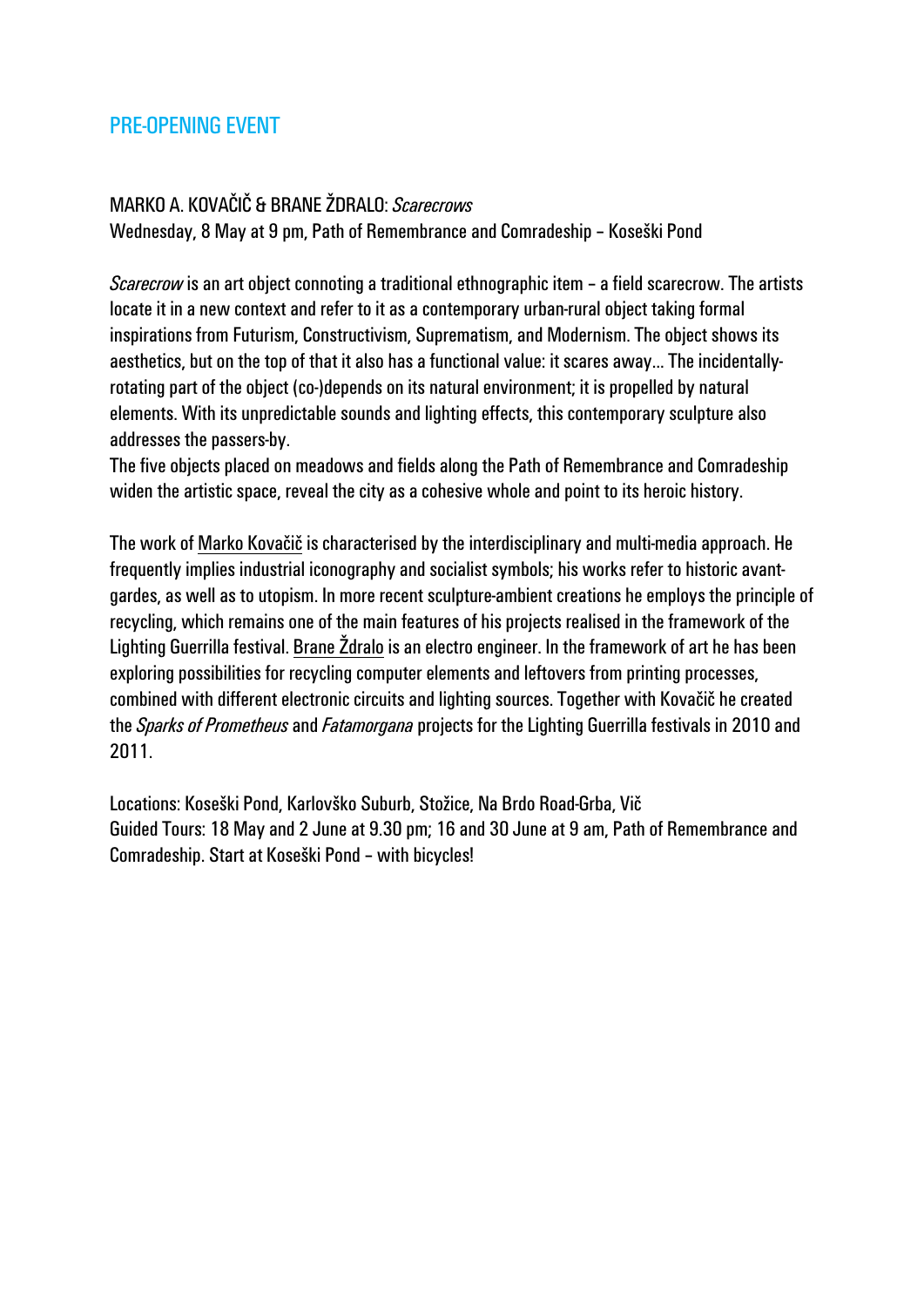## OPENING

**KURT LAURENZ THEINERT**: Gespinst / www.theinert-lichtkunst.de Tuesday, 28 May at 9.30 pm, Vžigalica Gallery / Opening of the festival

When entering from the outside world into the exhibition space we leave behind the stable 'normal' environment. If we give ourselves to the visual waves creating the structure of the space – be it regular or not, harmonious or dissonant – we enter the unsecure space filled with surprises. The space and light offer a plethora of creative incentives to the artist. Movement and position occupy the focal point in Theinert's lighting creativity.

*Gespinst* is a lighting installation made of electroluminescent wires stretched under different angles in a dark room. Each wire radiates a shimmering pulsation in its own but universal rhythm. While our brains always try to logically relate even the tiniest phenomena, the frequencies of this pulsation soon become more important than the event itself. What is created is 'Hirngespinst' – an apparition of illusive movement.

Photographer and lighting artist Kurt Laurenz Theinert (born in 1963) focuses on visual experiences sourcing from images without messages. His wish to reach the ultimate dematerialisation takes his abstract reductive aesthetic from photography to light. Through light – the abstract, momentary medium – the artist explores contemporary art practices. He is a regular guest at European lighting festivals and other contemporary art events. He presented his *Visual Piano* at the Lighting Guerrilla festival 2011 (in Kino Šiška, Ljubljana, and LokalPatriot, Novo Mesto).

The Lighting Guerrilla installations at the Vžigalica Gallery are open daily from 12 till 10.30 pm. Mondays closed.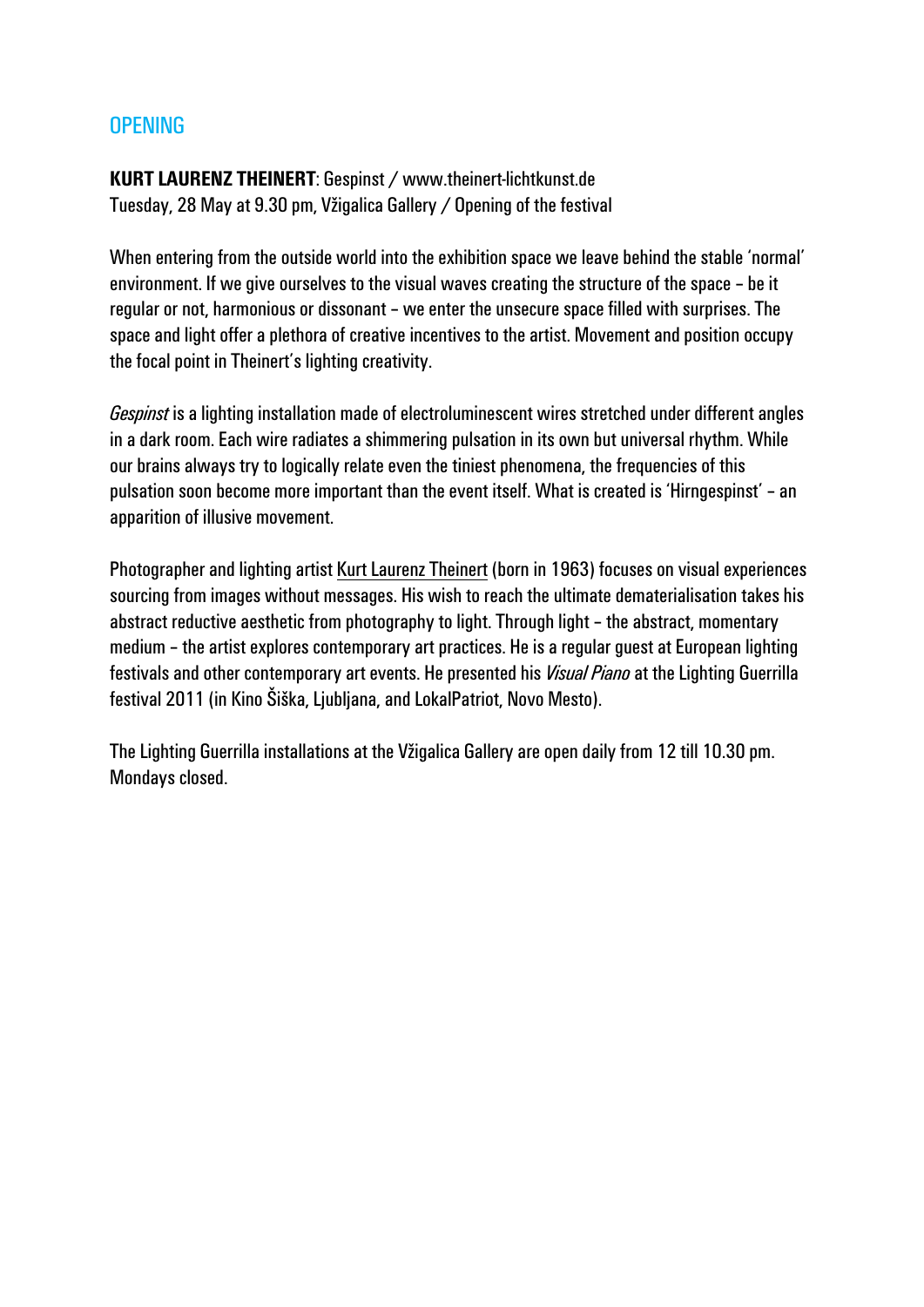### **BERTRAND GADENNE**: Fragments of the World // www.bertrand-gadenne.com Tuesday, 28 May at 9.30 pm, Vžigalica Gallery / Opening of the festival

The series of video installations *Fragments of the World* show animals captured in the urban world created by men. Each one of these animals provokes discomfort in the passer-by and stimulates reflections about the contemporary society, our attitudes towards other living creatures and the life around us. The artist has been developing these dramatic narratives about animal captivity for more than a decade.

Bertrand Gadenne (born in 1951, France) took his education in sculpting, but he is primarily known as a video artist. Heretofore, *Fragments of the World* were placed in most various surroundings, e.g. in Berlin, Digne-Les-Bains, Centre for Contemporary Art in Pontmain, etc. Three monographs were published about his work: *Résonances* (with texts by Hélene Portiglia, Catherine Delvigne, Stéphanie Deschamps and Bertrand Gadenne; Musée des Beaux-Arts–Arras, France, 2006); *Bertrand Gadenne* (edition with DVD including 13 documentary films, and texts by Jean Attali, Jean-Marc Huitorel, Alain Chareyre-Méjan etc., Anthese, France, 2001); *Le temps suspendu* (with texts by Régis Durand, Musée-Château, Annecy, France, 1993).

He has been exhibiting his works in numerous galleries, museums and centres for contemporary art. In Ljubljana we will present his works at three different locations (Vžigalica Gallery, IRIU-Resljeva Road, and Entry Lodge-Metelkova Street).

Until Saturday, 29 June 2013. Co-produced by Vžigalica Gallery-Museum and Galleries of Ljubljana; IRIU.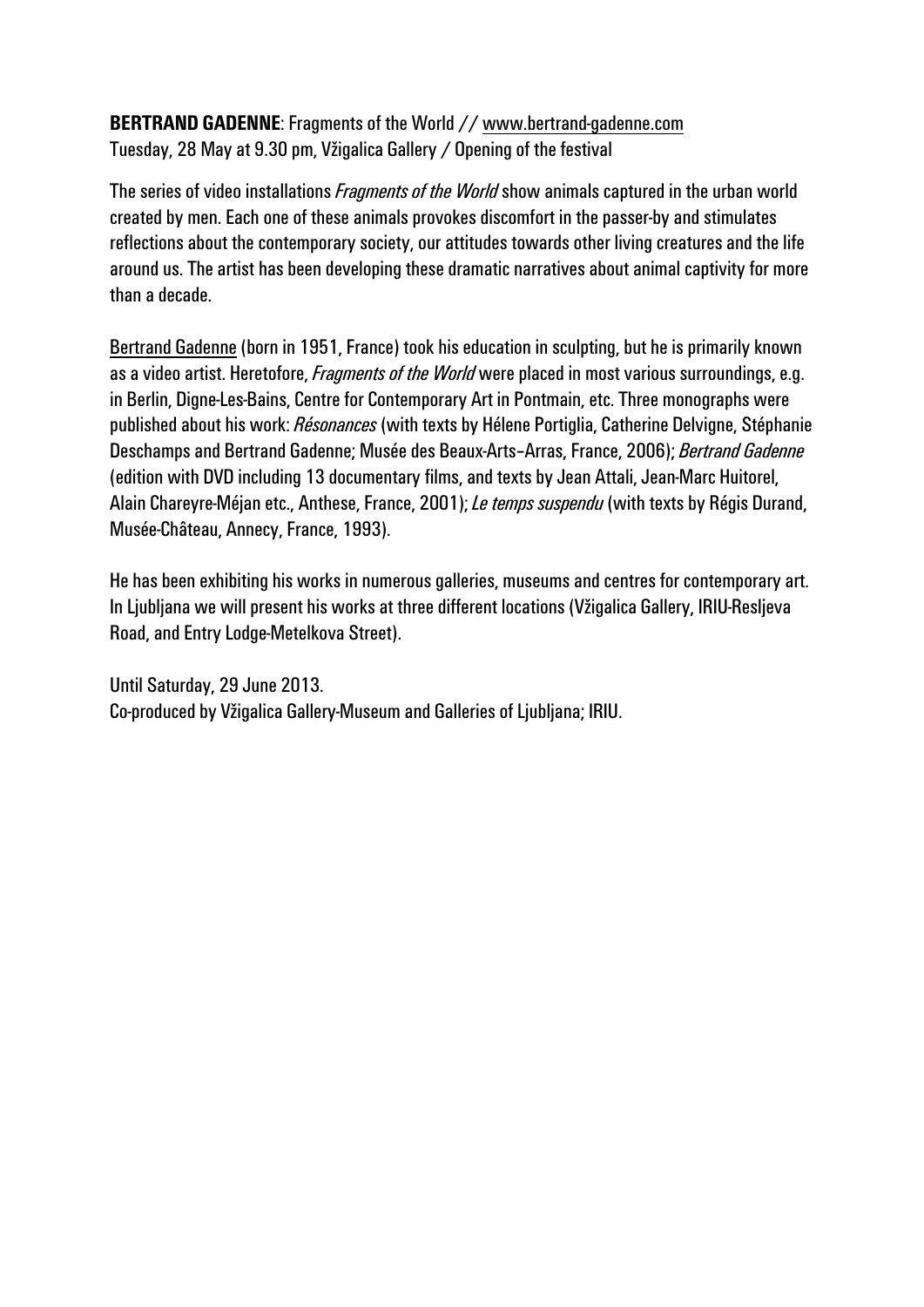## **HAMO ČAVRK:** Carta Incognita

Tuesday, 28 May at 9.30 pm, Vžigalica Gallery / Opening of the festival

Čavrk presents one of his recent works from the on-going *Carta Incognita* series, which began as a graphic folder, while recently the artist has widened and enriched its formative elements through the active use of light, sound and video projections (only at openings).

"The style of *Carta Incognita* sources from the heritage of abstract geometrism, and its creation was prompted by the artist's interest in the topography of earth's meridians and parallels. These have stimulated his imagination together with the possibilities of travel and movement across different spaces approached and explored primarily as transcendental. Even early graphic works in this series clearly show an essential formative groundwork that is still present (with certain modifications) in his current works: glowing lines or blunt stripes cut the visual field from different angles and distances, so that the field seems to be inhabited by traces of pulsating movement; predominantly monochromatic textures of diverse strength and tone modalities create net-like optical structures with dense intersections departing to infinity. Čavrk have been developing and upgrading these kinds of visual effects also in other media while constantly and consistently preserving the basic formative manner of *Carta Incognita*. …

Therefore *Carta Incognita* presents a special subjective cosmography in which the suggested proximities and distances of imaginary space can be read as a metaphorical key to the doors of spirituality." (Fragments of Matjaž Brulc's text for the exhibition in the Simulaker Gallery, Novo Mesto, 2012.)

After his education in Sarajevo and Zagreb, the graphic artist, sculptor and painter Hamo Čavrk (born in 1950 in Sarajevo, Bosnia) completed his post-graduate studies of graphic arts at the Academy of Fine Arts and Design in Ljubljana (in 2007). He works as senior lecturer at the Graphic Art Department of the Academy of Applied Arts in Rijeka (Croatia). He lives and creates in Zagreb and Novo Mesto.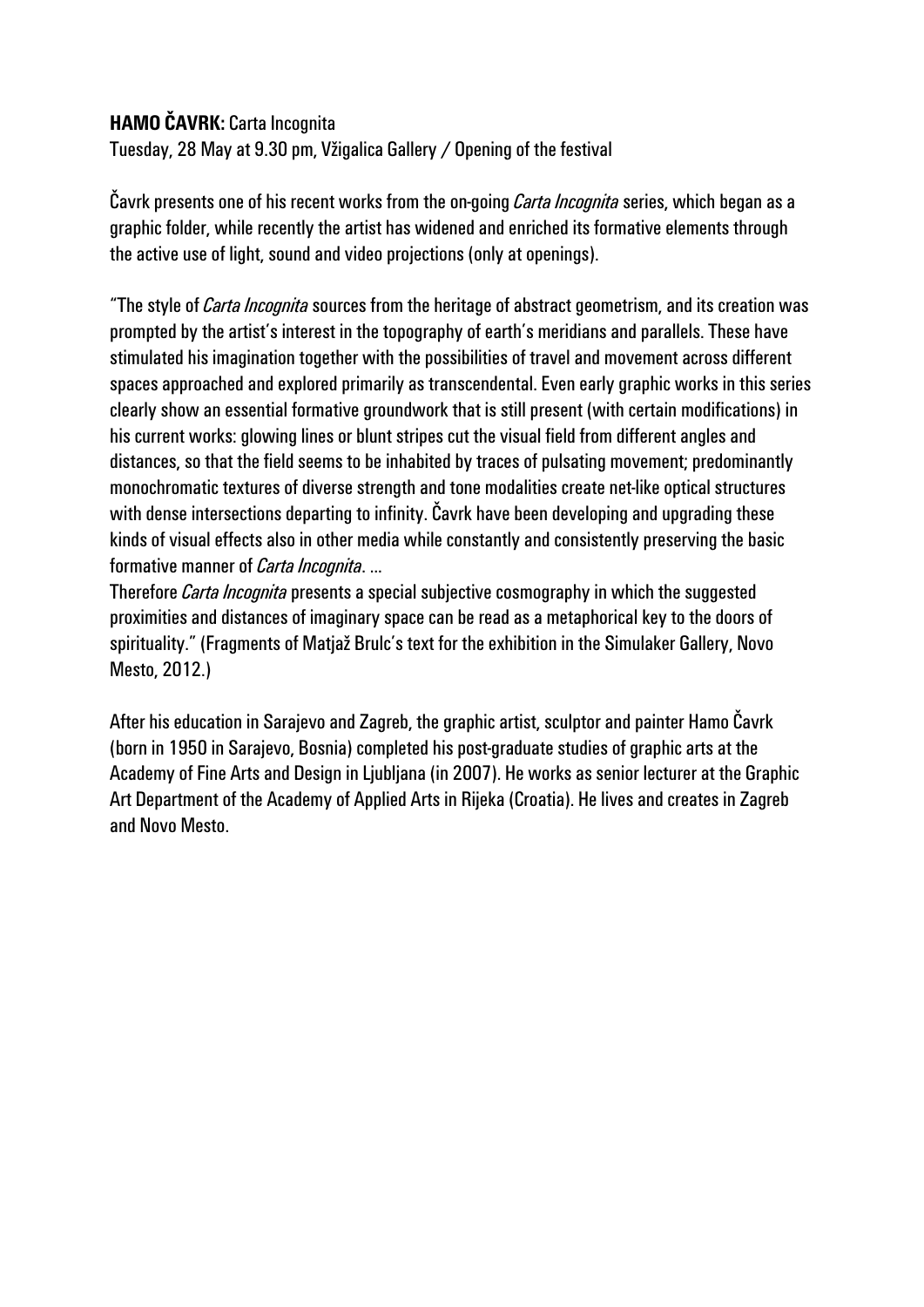# **DAN ADLEŠIČ, TILEN SEPIČ AND MATIC POTOČNIK**: Form from Form

Tuesday, 28 May at 9.30 pm, Vžigalica Gallery / Opening of the festival

Visitors are optically registered by Kinect, a motion sensing input device forming part of the physical interface of the *Form from Form* installation; in a return loop it projects a virtual 3D meshwork onto a man, thus deleting the borders between the online virtual body and the offline physical body. The spatial submergence into the hybrid environment creates an experience of enhanced reality, in which the perception of one's own physical state is radically changed. The space is filled with sounds reacting to the density level of the 3D meshwork. The lighting net - when looked from outside - shows only in outlines, as an apparent hologram without distinctive specific features. Such kidnapping of individuality presents the absence of the body on the web, or the inability to link the web identity with the off-line person, which in extreme cases causes unrestricted asocial behaviour on the web. The physical interface stimulates distinctions between forms despite their apparent similarities.

Dan Adlešič is an inter-media artist and designer, a graduate of design studies at the Academy of Fine Arts and Design in Ljubljana. He is engaged in new-media culture, connecting craft methods and practices with digital technologies. Tilen Sepič is a co-founder of the Šiška Creative Zone, Rompom creative group and Muslauf cycling society. He participated in countless art projects and installations of interactive video art and photography, AV installations, 3D printing, tape-art actions and innovative solutions in interior design. Matic Potočnik is engaged in new technologies, the development of software, and the excessive use of the Internet.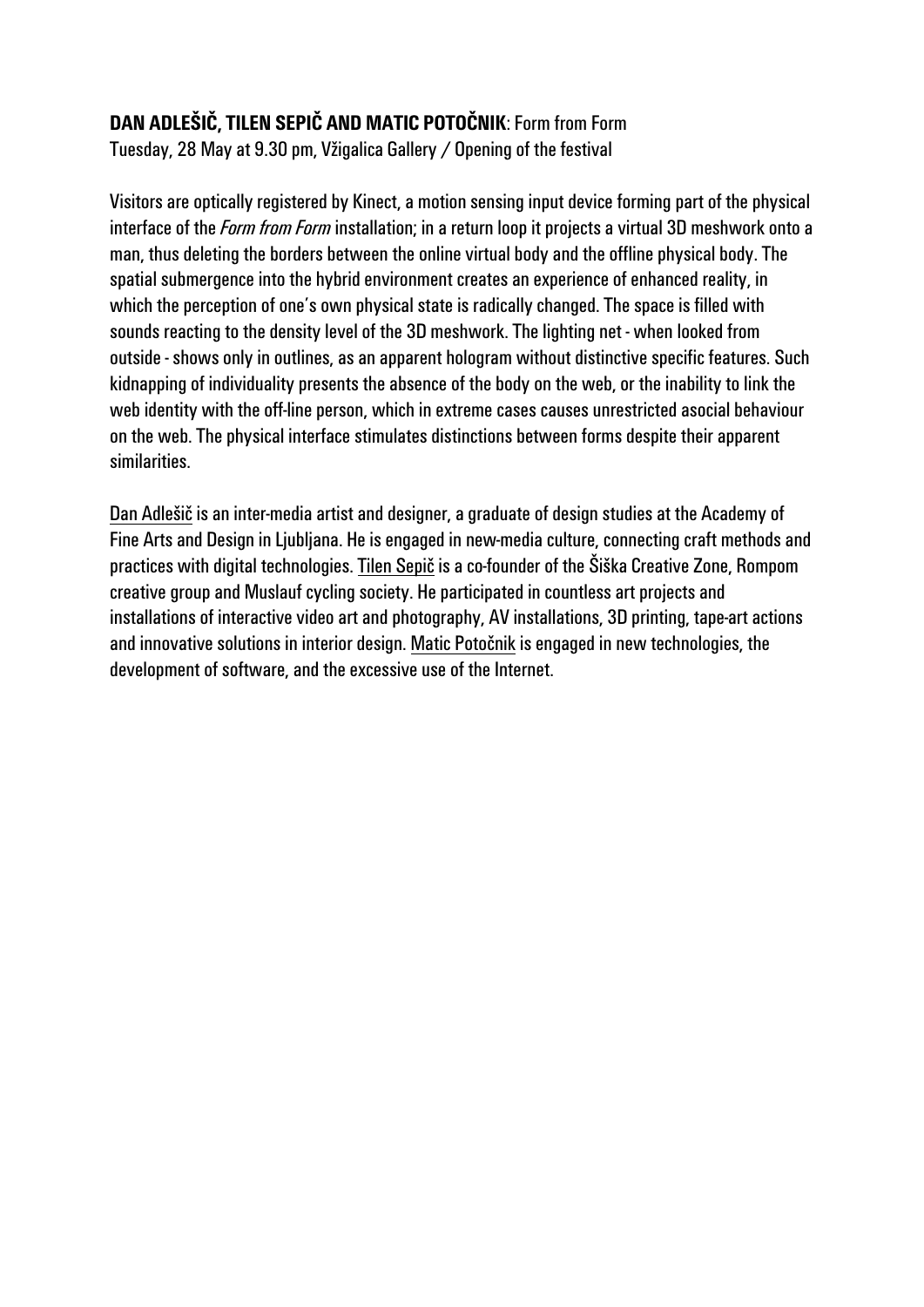#### **ARTIFICIEL**: 6281 // www. artificiel.org

Tuesday, 28 May at 9.30 pm, Križanke Church / Opening of the festival

*6281* is an electro-acoustic installation that explores the relationship between the lighting source, space and sound. Processed audio signals are fed into powerful amplifiers, which bring the coils of large light bulbs (1000W) in an excited state so that they produce an acoustic, audible vibration. The sonorities are strange, while the tungsten and glass materials of the bulbs act like rich but bandlimited filters. The bulbs are telling their story, while the audible spectrum ranges from wind gusts to purely synthetic tones. The sound is almost tangible; the light results from the sound, which has an expressive, profound visual echoing.

Alexandre Burton, a member of Artificiel and one of the creators of this work, will make a new sound composition for the Lighting Guerrilla festival.

Artificiel is a creative studio producing artworks by means of digital technologies. The works range from installation to performance, and they are presented as exhibitions, stage-based shows, or sitespecific interventions. Each of their projects integrates sound art, visual art, software/hardware design and context.

Burton, Lakatos, Malaterre and Roy, the members of the Artificiel group, participated with their projects at festivals of contemporary and/or digital art (e.g. Mutek, Monument National, Montreal; dis-patch, Belgrade, Serbia; Ars Electronica, Linz, Austria) throughout Europe, in the USA, Canada, Mexico, Argentina and Brazil.

In the time of the Lighting Guerrilla festival, the Križanke Church will be opened daily from 6 to 11.30 pm. Mondays closed. Until 15 June 2013.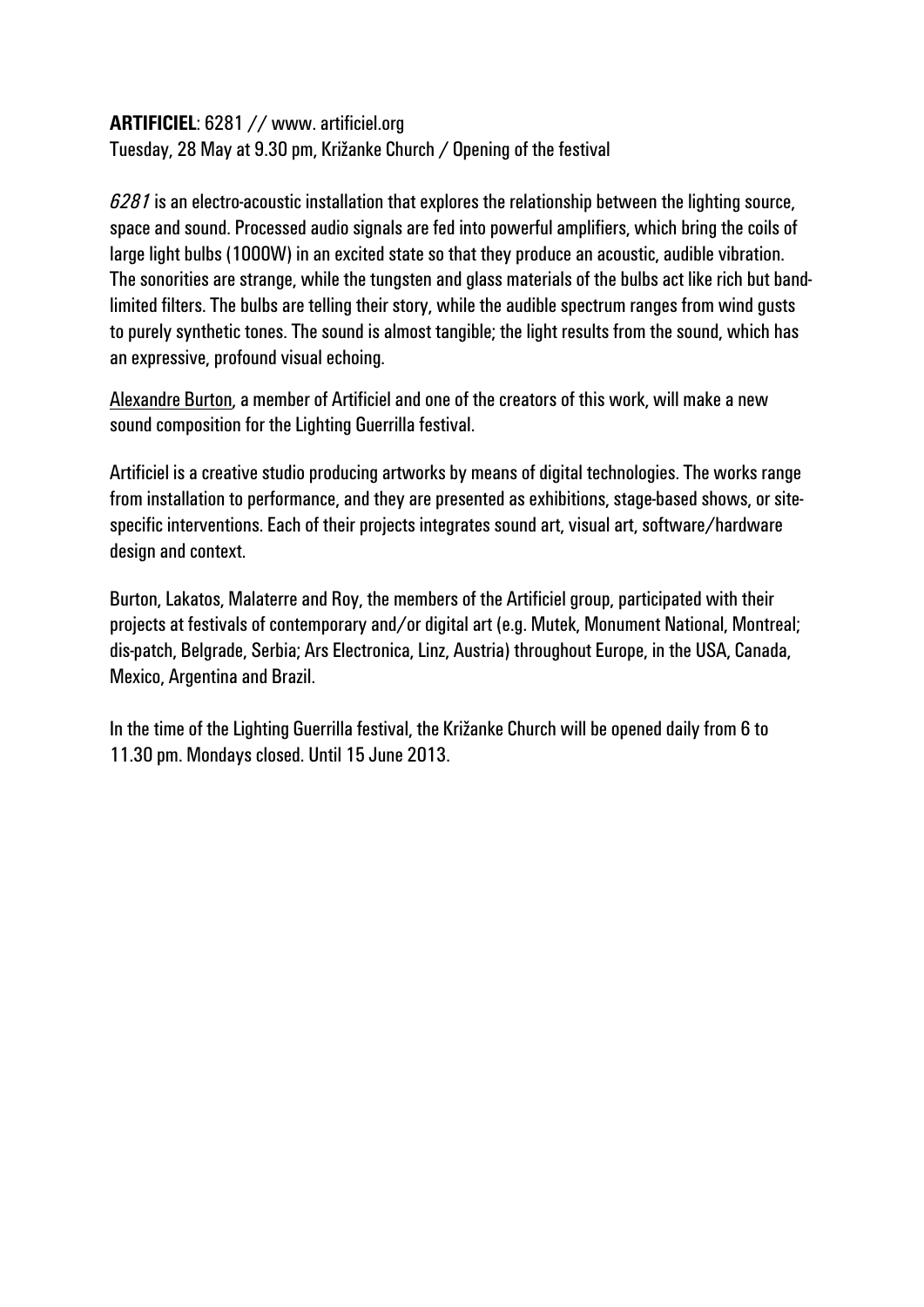#### **MIRKO MALLE**: Colour Conducting

Tuesday, 28 May at 9.30 pm, Francoske Revolucije Square opening lighting concert

The *Colour Conducting* project combines painting, lighting technology and music. It is a visualisation of music, colour conducting that creates colour-lighting-musical animation.

It is known from the history of painting that the rhythmical character of music can be depicted by means of a line, while its emotional impact can be expressed in colour. If so, than we could claim that a painter can 'portray' a musical composition – of which we have numerous examples in the history of fine arts. Mirko Malle has interpreted a musical work in painting, but he expanded the project by the use of programmed light to animate the painting in the dark. With the combination of these elements the artist aims to heighten the experience of painting (and music).

Mirko Malle (born in 1984 in Klagenfurt, Austria) graduated from the Academy of Fine Arts and Design in Ljubljana with a work on the visualisation of music. He calls himself a colour conductor. He works as a painter, performer, illustrator, caricaturist, mentor of fine art workshops, and colour conductor. He has been a member of Articulation Artistica International (AAI) collective since 2011.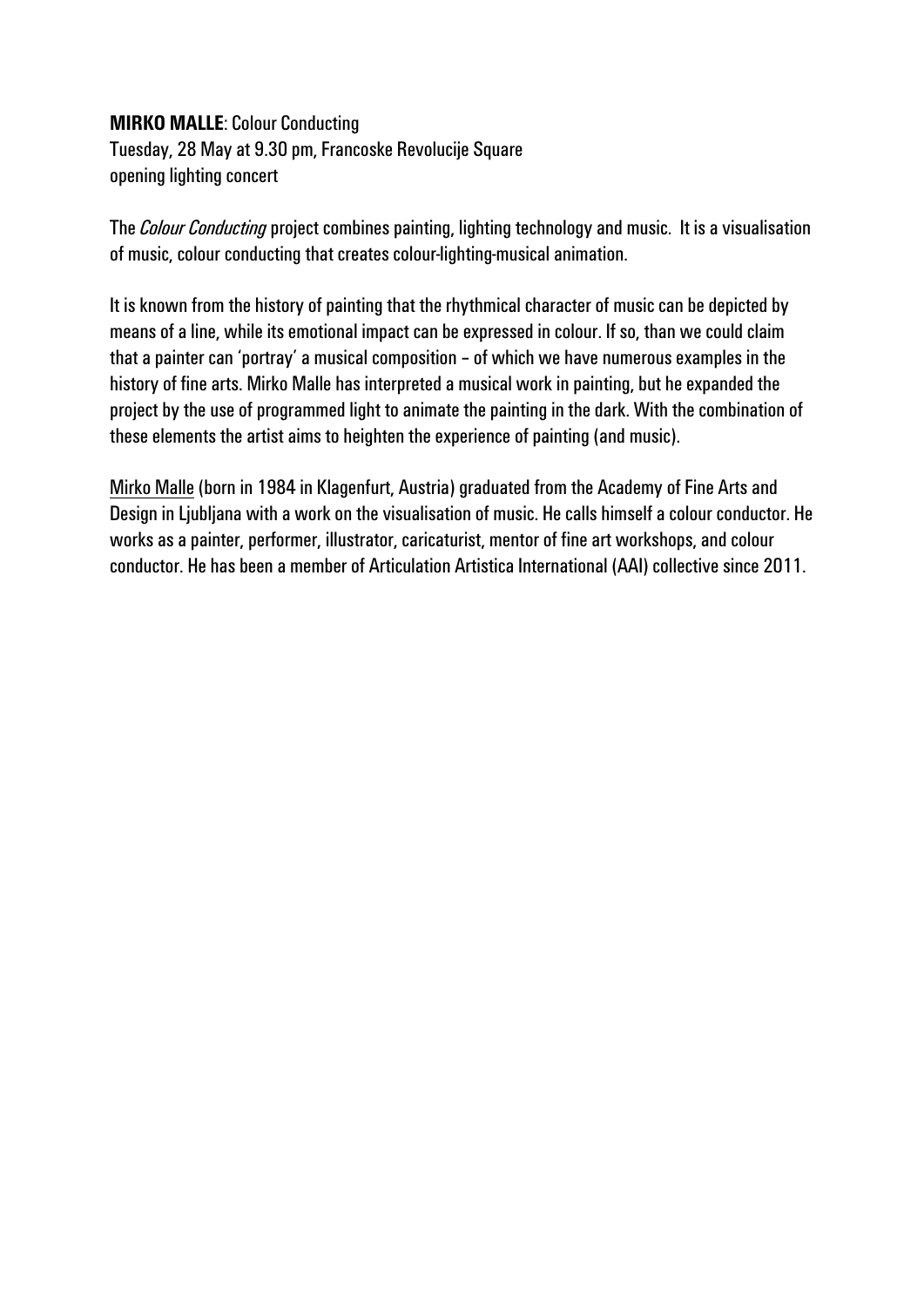### **ACADEMY OF DESIGN**: Fireflies // www.vsd.si

Tuesday, 28 May at 9.30 pm, Francoske Revolucije Square // opening of the festival

Why is it that a firefly shines? Supposedly, to attract an appropriate partner. So is this a natural visual communication? The world has been flooded with gadgets; communication and relationships are continuous, but mediated (online); each of us withdraws increasingly into his/her own world; we are becoming more and more alienated and lonely. On the contrary, the condition of a real, actual, lively communication is to see, hear, feel, and touch each other. The interactive object created by students of the  $3<sup>d</sup>$  grade at the department for Visual Communication and Interior Design under the mentorship of Kiki Klimt and Ivo Koritnik tries to invite us from the everyday routine into making contacts and connections. Perhaps we shall also get an answer why fireflies shine.

Kiki Klimt graduated in painting from the Academy of Fine Arts and Design in Liubliana (in 1997). where she also completed her postgraduate studies of sculpture under Prof Jože Barši (in 2000). She has exhibited at numerous group and solo exhibitions. He is active in different fields, such as design, illustration, painting and performance. Since 2007 she has been lecturing at the Academy of Design (graduate and postgraduate study levels).

Already during his student years, the designer, set designer and architect Ivo Koritnik collaborated with the TSE Studio and the TIM company from Koper, two of the leading producers of lighting and stage technique in the former Yugoslavia. He is a co-founder of the Arch studio (1989) engaged in architectural concepts, fair display designs, exhibitions and interior design. He explores and lectures about the possibilities of energy saving and the rational and creative use of light.

Co-produced by Academy of Design.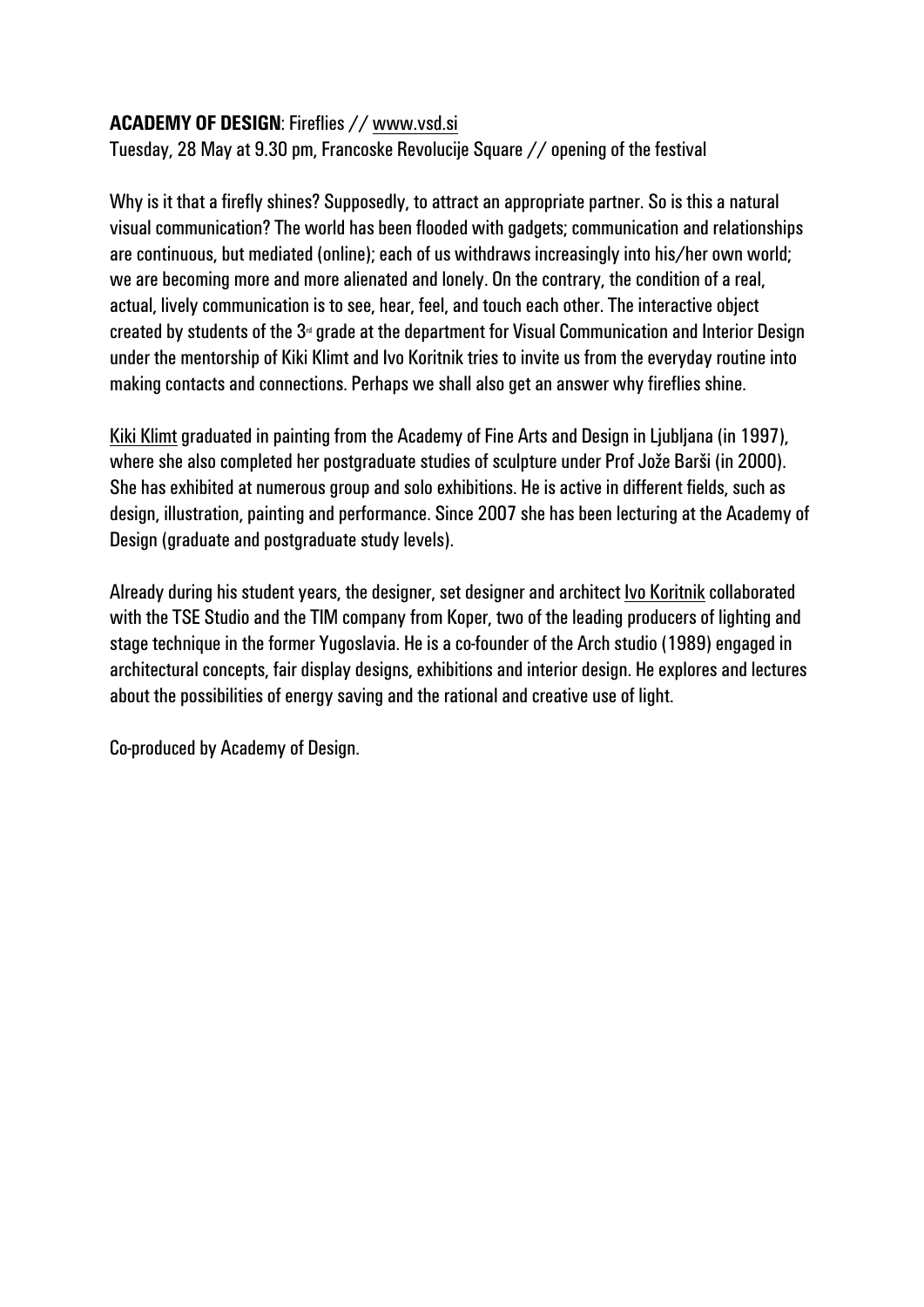## **FACULTY OF ARCHITECTURE:** Just Look Around the Corner // www.fa.uni-lj.si Tuesday, 28 May at 9.30 pm, Garden of Festival Ljubljana // opening of the festival

Street is one of the main actors in urban pulsation and urban space. It is a communication line – in material and immaterial sense. Each one is different, individual - wide or narrow, with more or less traffic, more or less interesting - depending on from where it comes and where it leads, what is going on in it. Some of them are neglected - because of their location, by mistake, even if they are beautiful. As if somebody would 'cross them out'. One of such streets id Križevniška Street in Ljubljana. At the south it leads to an 'offence' – to the crossing of Zoisova Road. But on its other end we can glimpse into a beautiful garden, identified in our minds also with artistic light installations presented at the Lighting Guerrilla Festival.

Under the mentorship of Prof Tomaž Novljan, PhD, the head of Colour in Architecture and Light in Architecture study programmes at the Faculty of Architecture of the Ljubljana University, national and international students of have been exploring relations between the interior space of the garden and the exterior space of the street. By means of five different lighting effects they plan to interactively – and somewhat provokingly – connect with the passers-by. They intend to redirect the attention from the main, more exposed and visited façade facing the Francoske Revolucije Square, to the corner and the side façade looking at the Križevniška Street. Since the existing window frames in this façade enable the view of the garden from five angles, they will have the main role during the festival, acting as a kind of interface between the public space of the street and the semi-public space of the garden, while at the same time being a sort of lighting magnet investing this part of the Križevniška Street with a little more 'urban' character.

Co-produced by Faculty of Architecture and Festival Ljubljana.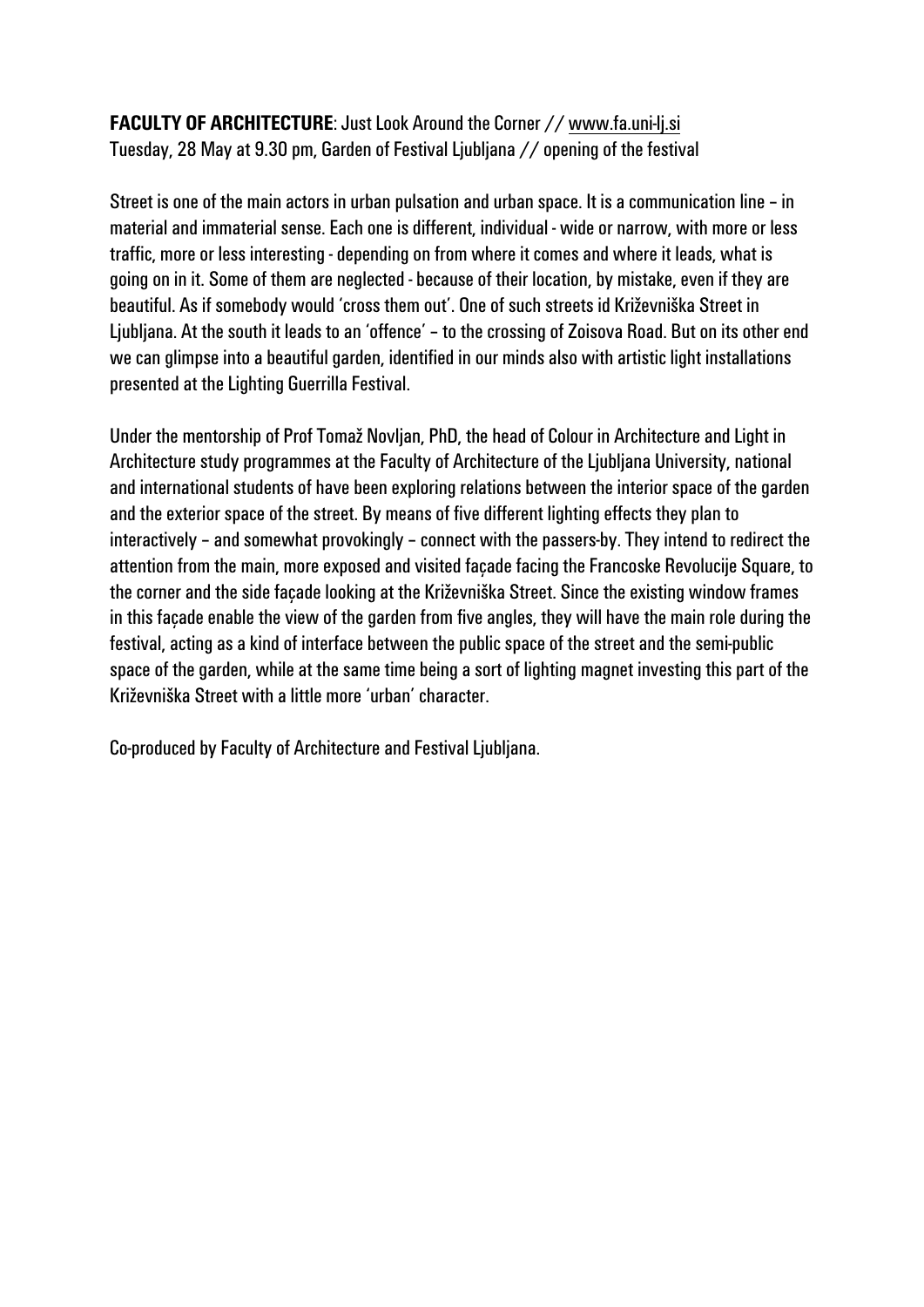### **BORUT BUČINEL:** Soulshine Guerrilla //

Tuesday, 28 May at 9.30 pm, Glej Theatre // opening of the festival

The graffiti in the daylight is one image, while in the night it transforms into something else under the UV light. Although the main motif remains, the image shows parts hidden during the day. The combination of different light sources and reflective elements invests it with a new life, and it can also become a testing field for the creation of lighting graffiti, which disappear during the day and reoccur every night in a new form. It exemplifies a living, changing entity.

The final act is a photograph capturing the lighting graffiti together with other lighting items (different lamps and lighting sources) around a human body and the caricatured image featured on the graffiti. The photograph is made with the long exposure: the shooting time is long enough that it allows us to capture the 'drawing' with light.

The idea comes directly from shimmering: something being alive and changing. And something that needs to be documented in order that the image remains. It is good to use more lights, to experiment with the final result, to record the changes throughout the day. Transition within one day. The graffiti disappears. Painted over. A new one replaces it.

Choreographer, dancer, set designer and lighting designer Borut Bučinel (born in 1983) created eleven dance-theatre performances since 2002. He always starts from the research of lighting, set design, space and atmosphere that form part of any live visual composition. In all his stage works he acts as script writer, director, set designer and lighting designer. He also collaborates with a plethora of renowned artists and engages in educational work.

Co-produced by Glej Theatre.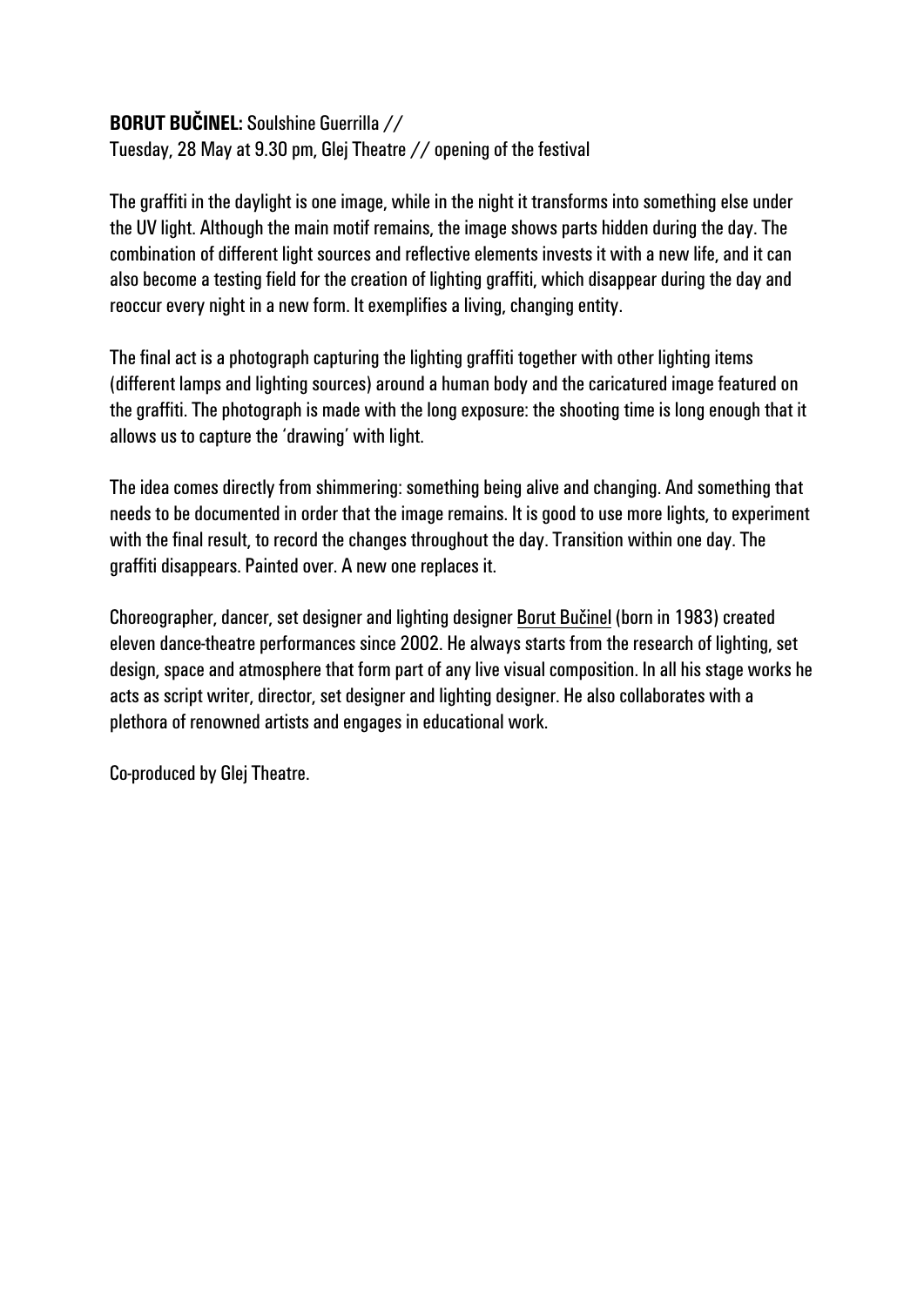### **ACADEMY OF FINE ARTS AND DESIGN**: Monitored

Tuesday, 28 May at 9.30 pm, Ribji Square // opening of the festival

People walk around the streets, towns, countries all alone, whether in groups or not.

This street intervention is based on the unexpected interaction of the passer-by with sensors connected with lights. Each lamp turns out 10 seconds after switching on, and thus all the installed lamps successively illuminate the entire path that the passer-by makes through the passageway. The lights are accompanied by inarticulate sounds. The experience is very real and direct, since the surroundings react exclusively on the movements of the passer-by, and he/she can only get out of the light when leaving the passageway.

We explore the issues of control and monitoring, but also the reactions of people to the impulses from their surroundings. The minimal installation is unnoticeable at the first sight, but it drives the passer-by into a cascade of intense instant experiences.

Shimmering is placed in the contemporary everyday situation, in which we always observe and are constantly monitored. The monitoring takes place whether we are active or passive, publicly or illegally. The combination of the 'spotlight' and accompanying inarticulate sounds provokes anxiety and tension … a kind of reversal of the positive connotations of shimmering.

An individual entering into the space of our intervention is not aware of what will happen, since nothing warns him/her in advance. Therefore his/her feelings and reactions on the spotlights directed towards him/her alone are elemental – as if someone would suddenly start to take photographs with flash during his/her regular activities. People wince, feel insecure, want to know who is watching and why. This work is based on the momentary flash of awareness about the omnipresent control over the individual in society, or the citizen in the state.

Co-produced by Academy of Fine Arts and Design.

Artists: ŠPELA ROBLEK, KLARA KOTNIK, MARJETA BARIČEVIČ, NEŽA KNEZ, TIN ŠVAGELJ, ANŽE SEVER, TOMO STANIČ, STAŠ VRENKO AND TANJA SABOL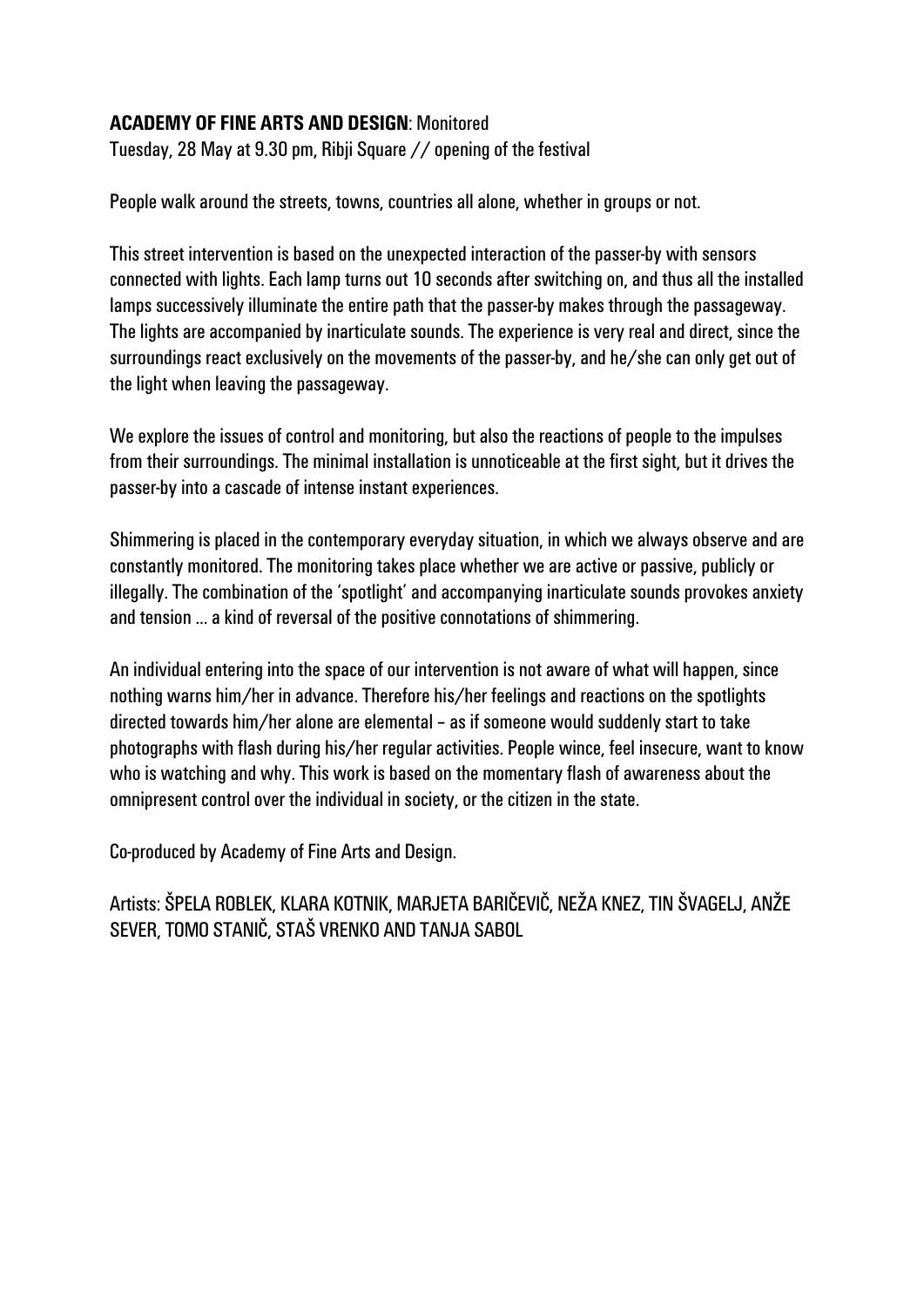### **THE REST**

## **META GRGUREVIČ and URŠA VIDIC**: GALANTERIE MÉCANIQUE //

Tuesday, 11 June at 8 pm, Škuc Gallery // opening of the exhibition and performance

"A symphony of kinetic objects, video, performance and music. A homogenous spatial whole revealing the contemplation about the relationship between man and machine, the collaboration and co-operation between individuals, and the position of an individual within wider social relations. The artists create a working system, a complex living mechanism composed of small machines, their big shadows, performers, sound and video, all of which unite in an organic whole. Every element has to contribute if the whole system is to function and persist. *Galanterie Mecanique* is a vision of coexistence of equal and solidary actors prepared to serve each other and thus to sustain movement and existence of the shared environment." (Žiga Dobnikar, from the accompanying text.)

Meta Grgurevič in Urša Vidic collaborate since 2009. Their projects are based on the multi-media vocabulary and the exploration of boundaries between stage and gallery installations.

Meta Grgurevič (born in 1979) finished postgraduate studies of painting at the Fine Art Academy in Venice (in 2007). Since then she created several solo projects and participated at numerous group exhibitions at home and abroad. Her project *One Foot On A Banana Peel And With The Other In A Grave* was presented at the 54<sup>th</sup> Venice Biennial in the framework of a group exhibition in the Italian Pavilion.

The visual artist Urša Vidic (born in 1978) finished postgraduate studies at the Ljubljana Academy of Fine Arts and Design (in 2008). She presented her works at numerous solo and group exhibitions at home and abroad. Since 2010 she is also active as set designer in the field of performing arts. She co-operates with the Spider network holding visual-performance workshops.

Co-produced by Škuc Gallery, Dance Theatre Ljubljana, Museum of Modern Art. The project is part of the U3 Triennial fine art exhibition. Until 14 July 2013.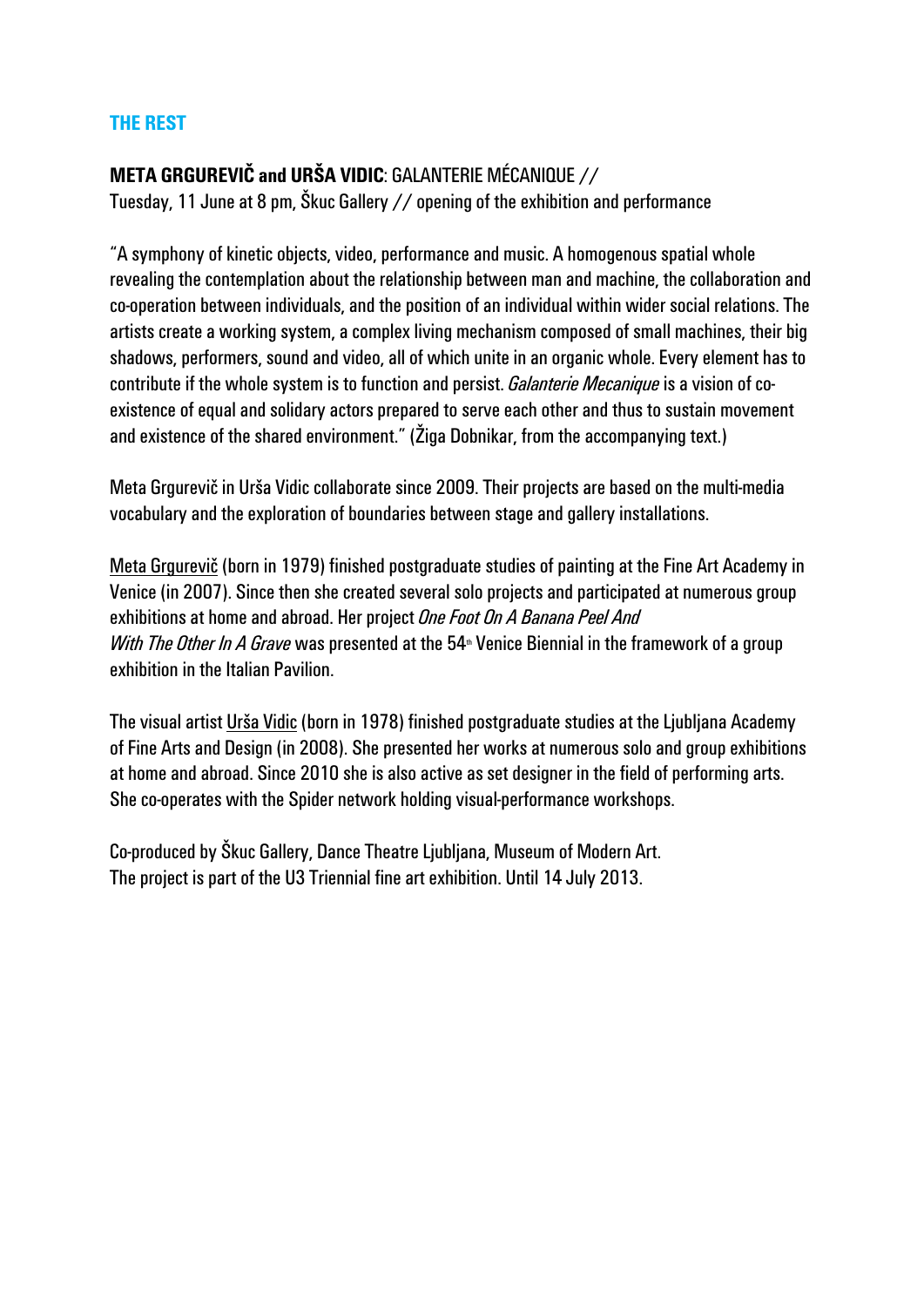# **META GRGUREVIČ and URŠA VIDIC**: GALANTERIE MÉCANIQUE //

Premiere: Tuesday, 11 June at 9 pm, Škuc Gallery // performance

"The key starting point is *Modern Times,* a film by Charlie Chaplin that brings a lucid and somewhat romantic critique of Fordist principles of production, which illustrates a capitalist tendency towards mechanisation in the name of increasing efficiency and profit. The mechanical character of work at the assembly line trickles into the performance, and it relates to the heritage of Russian avant-garde theatre, particularly to the principles of Vsevolod Meyerhold, a Futurist enthusiast who favoured progress and comprised it into his theatre credo: actors performed movements with mechanical exactness in a mutual synchronicity, which gave meaning to their individual roles. They became wheels of a complex scenographic machine." (Žiga Dobnikar)

Tine Grgurevič (born in 1983) finished postgraduate studies of jazz piano at the Musical Academy in Amsterdam (in 2010). During his studies he recorded his first album *Balkan Flavour* (2009), and one year later the second one, *Images of Reality*. Since 2011 he is engaged especially in music production, and he is working on his electronic debut album *Bowrain*.

Choreographer and dancer Nina Fajdiga graduated from the Theatreschool - School for New Dance Development (in 2007). She has been collaborating with numerous choreographers as a dancer and performer. In 2009 she started her own independent *Sugar Rush* project, and one year later she won the certificate for teaching the David Zambrana techniques, Flying Low and Passing Through.

Choreographer and dancer Leja Jurišić graduated in law studies. She made a resounding dance debut with her solo performance *R'z'R* (2005). In tandem with Teja Reba they created *Between Us* (2009)and the ongoing performance *Sofa* (2011). She is one of the authors of the international project *At Once* (2012). Her most recent solo work is *Ballet of Revolt* (2012).

Reruns: 15 June at 11 pm; 21 June + 28 June at 7 pm.

The project is part of the *1 Step Forward, 20 Steps Back*, a manifestation on the anniversary of the independent cultural scene in Ljubljana.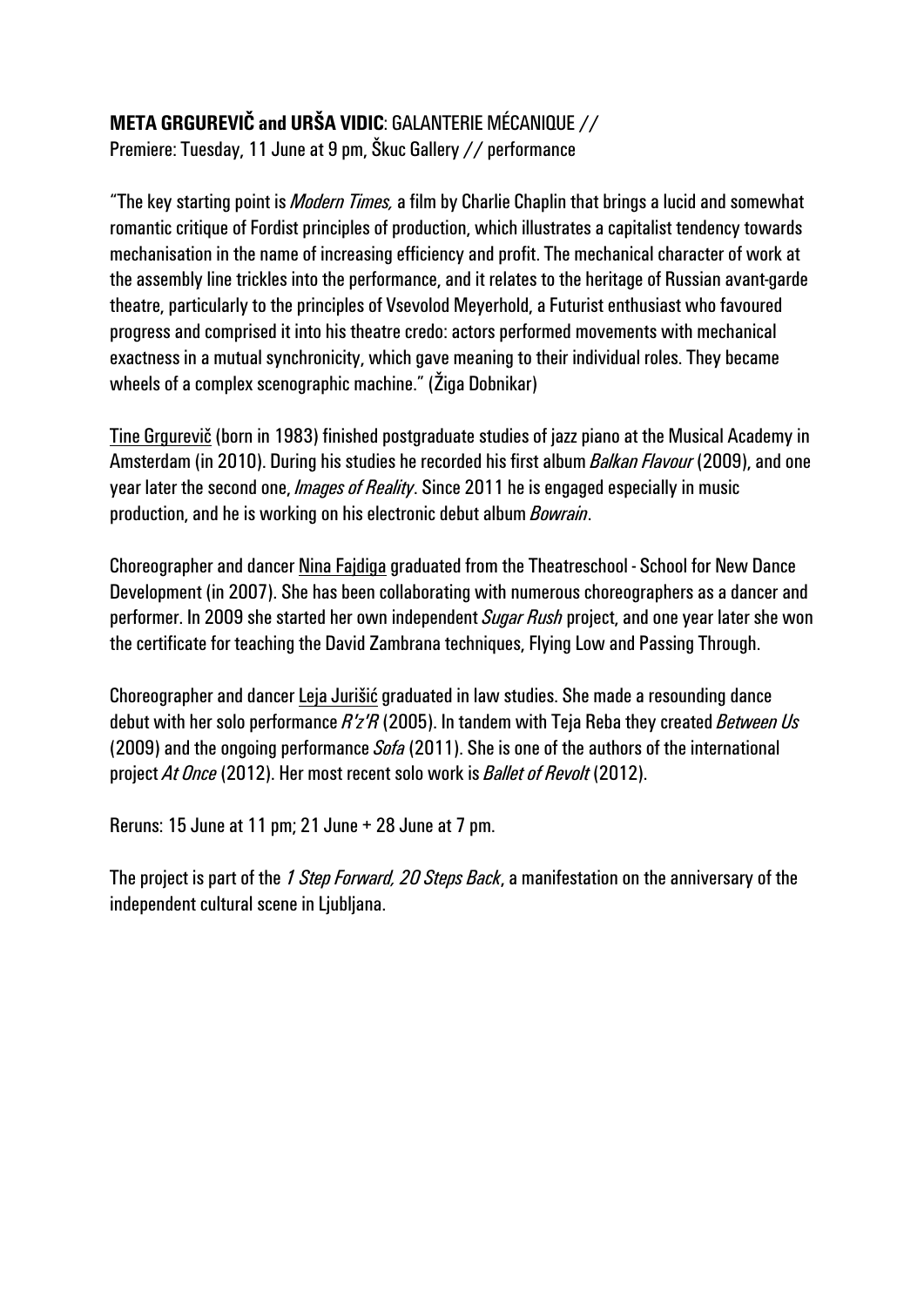## **ANDREJ ŠTULAR**: Family //

Saturday, 15 June at 10 pm, façade of SEM administration building // opening of the exhibition

At the occasion of its  $90<sup>th</sup>$  anniversary, the Slovene Ethnographical Museum (SEM) joined forces with Lighting Guerrilla and AVA Academy. Two projects will be opened on the Museum Summer Night: *Family* by Andrej Štular and *Passages* by students of AVA.

In his *Family*, Štular creates a unique topography using different expressive means and including images of faces from different cultures. The multi-layered paintings-objects are like copies from his sketchbook. They seem to be created on the spur of the moment, and they present unrestrained fragments of the artist's daily life. The general atmosphere of every painting also reveals accidental bits of rationally organised reality. Outlines, indexes, charts, nets, ground plans predominate in the 'daily' version of the painting. In the dark night, however, when the rational gives way to the sublime, the paintings show and glow with 'fortuitous' strokes of the medium.

Andrej Štular (www.ljudmila.org/stripcore/andrej) has been active in many fields of art, such as illustration and comics, painting, sculpture, photography and film, creation of puppets and set designs. His works were presented at solo and group exhibitions in Slovenia, and he participated at international festivals around Europe, the Balkans, Kazakhstan, Turkey, Australia and elsewhere. He has created three comic books: *Lustri* (2000), *Kompost* (2008), *Živa sem!* (2011). He regularly holds workshops in comics.

Co-produced by Slovene Ethnographic Museum. The project is part of the Museum Summer Night.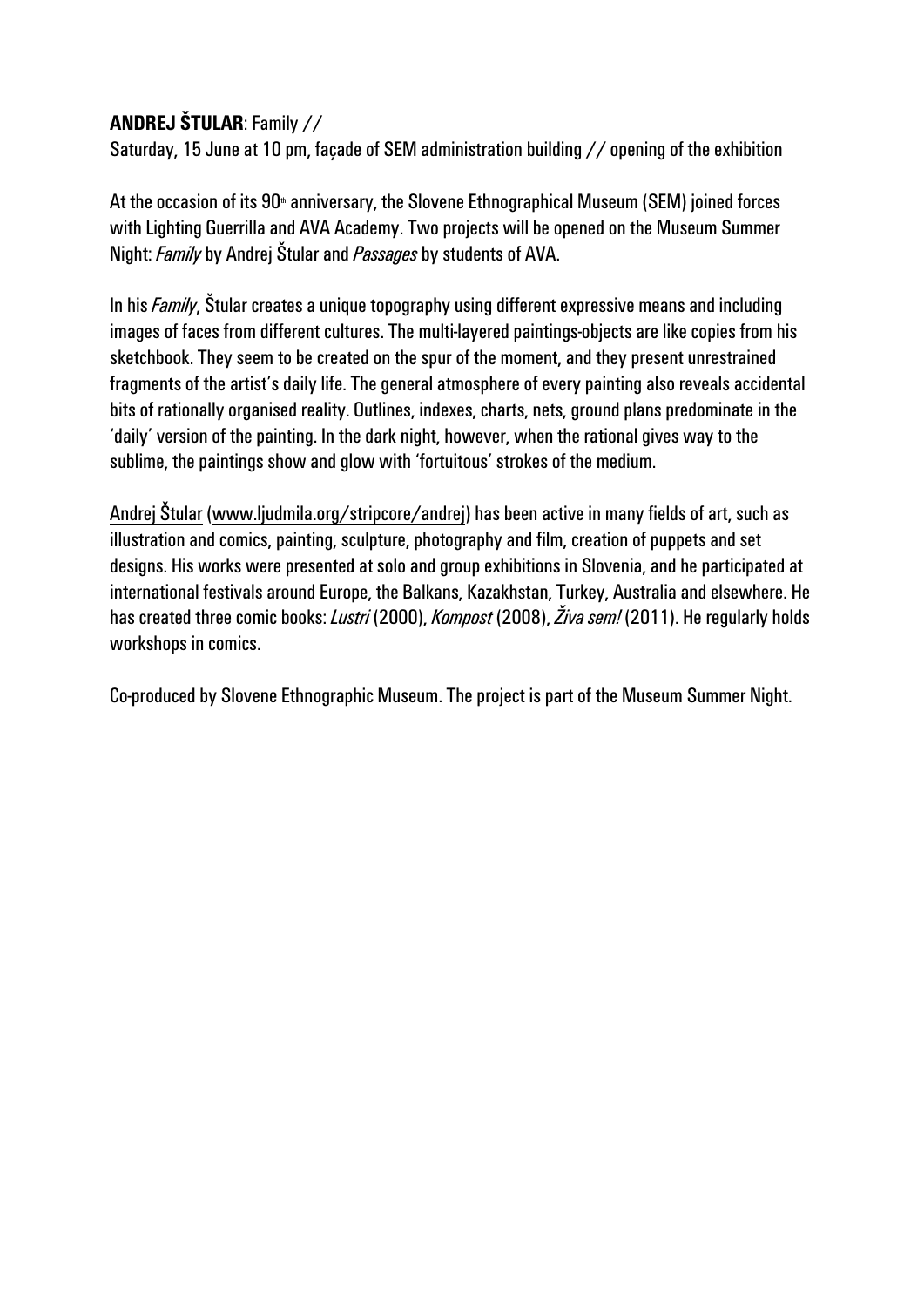## **AVA-ACADEMY OF VISUAL ARTS**: Passages //

Saturday, 15 June at 10 pm, Courtyard of SEM // opening of the exhibition

ARTISTS: Neca Falk, Ana Jagodic, Gregor Maver, Matej Marinček, Danijela Danica Tepeš.

*Passages* are symbols of a museum, an institution which manifests the passing of time, historical ages, life periods, yearly cycles … in between the material, the social and the spiritual.

AVA presents five installations made by students of three generations. The selected projects convey individual character of every single artist, which show through different approaches to the subject of passage, as well as to lighting, form and their contexts. Each installation is dealing with light in its own way, with the passages from darkness to light and the other way around, and the relationship between shadow and light during the day.

Ana Jagodic: *The Third Rule* – This interactive installation is composed of glass balls mounted against a transparent screen; it is based on the research of physical laws of the universe that function on the principle of action-reaction. Gregor Maver: *Liberal Utopia* – Video installation based on light and its absence, which enables a real-time 'concurrent existence' in different time zones and symbolic passages from one continent to another. Matej Marinček: *Genesis* – The artist searches for passages in the advancement of our consciousness and in relation to history and culture; this advancement is represented by balls arranged in order of height and an evolving human figure momentarily exposed inside of them by means of photo-flash. Danijela Danica Tepeš: *From Where to Where?* – This interactive object in the form of a cube reflects its surroundings; lit with light it is almost invisible, merged with its environment. Neca Falk: *Passage* – Video installation placed at the entrance to the museum; it allows for the duality of passage, both in the metaphysical sense as well as in actual, physical passing from one reality to another.

Co-produced by AVA and Slovene Ethnographic Museum. The project is part of the Museum Summer Night.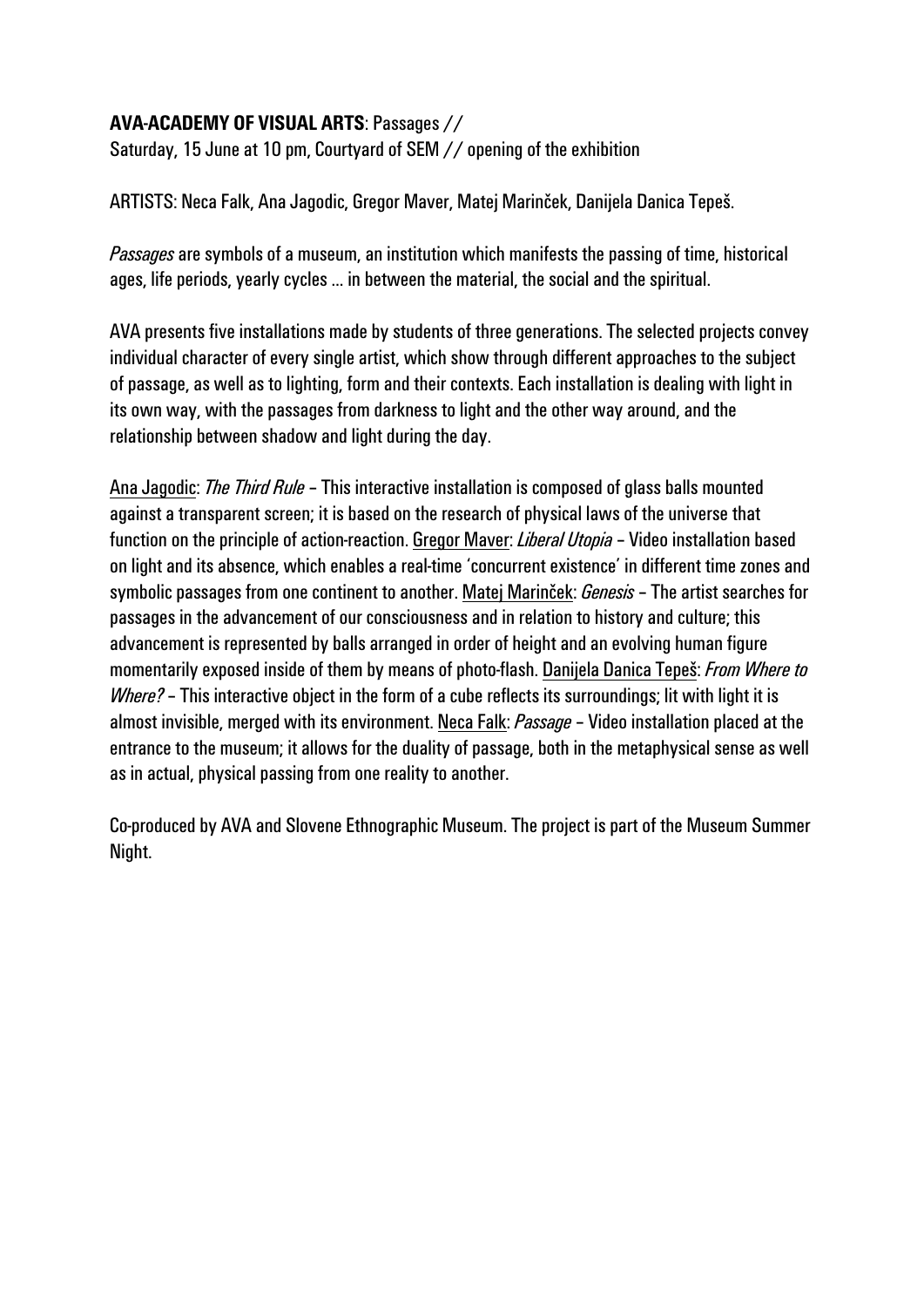**OCUBO:** Sea of Light // workshop and screening, free of charge Saturday 22 June + Sunday 23 June 2013, 10am-1pm + 2.30-5.30pm, KC Tobačna

*Sea of Light* is part of the international project Spectrum dealing with lighting interactions in public space. Workshops for kids older than 9 years will be held in Estonia, Latvia, Portugal and Slovenia, aiming at artistic creativity, acquaintance with interactive artistic platforms, introduction to concepts and artistic methods of new lighting systems. Participants will create two- or threedimensional mapping animations, which will result in four original video projections.

Architecture will be used as a starting point. Artists - mentors of the workshops – will make reproductions of four selected buildings: in Ljubljana it will be the building of the City Museum. Participants will draw, paint, design, arrange the façade, and they will sing and narrate. The creative process will be documented by a camera, and the video material will be edited and then screened onto the selected building. In September, all the results will be presented at the Caiscas festival in Portugal, and the results of the Ljubljana workshops will also be presented in Ljubljana.

The workshops are led by the Ocubo group whose members specialise in multi-media and interactive art projects. We already know them from two past editions of Lighting Guerrilla; the core members Nuno Maya and Carole Purnelle created *Human Tiles* (2010) and *Gravitational Painting* (2012), both presented on the façade of Cankarjev Dom. As individuals or within the Ocubo group they regularly participate at international cultural and art events. They are founders of the Lumina lighting festival which attracted some 100.000 visitors to the town of Sintra in Portugal.

Co-produced by KC Tobačna 001/MGML.